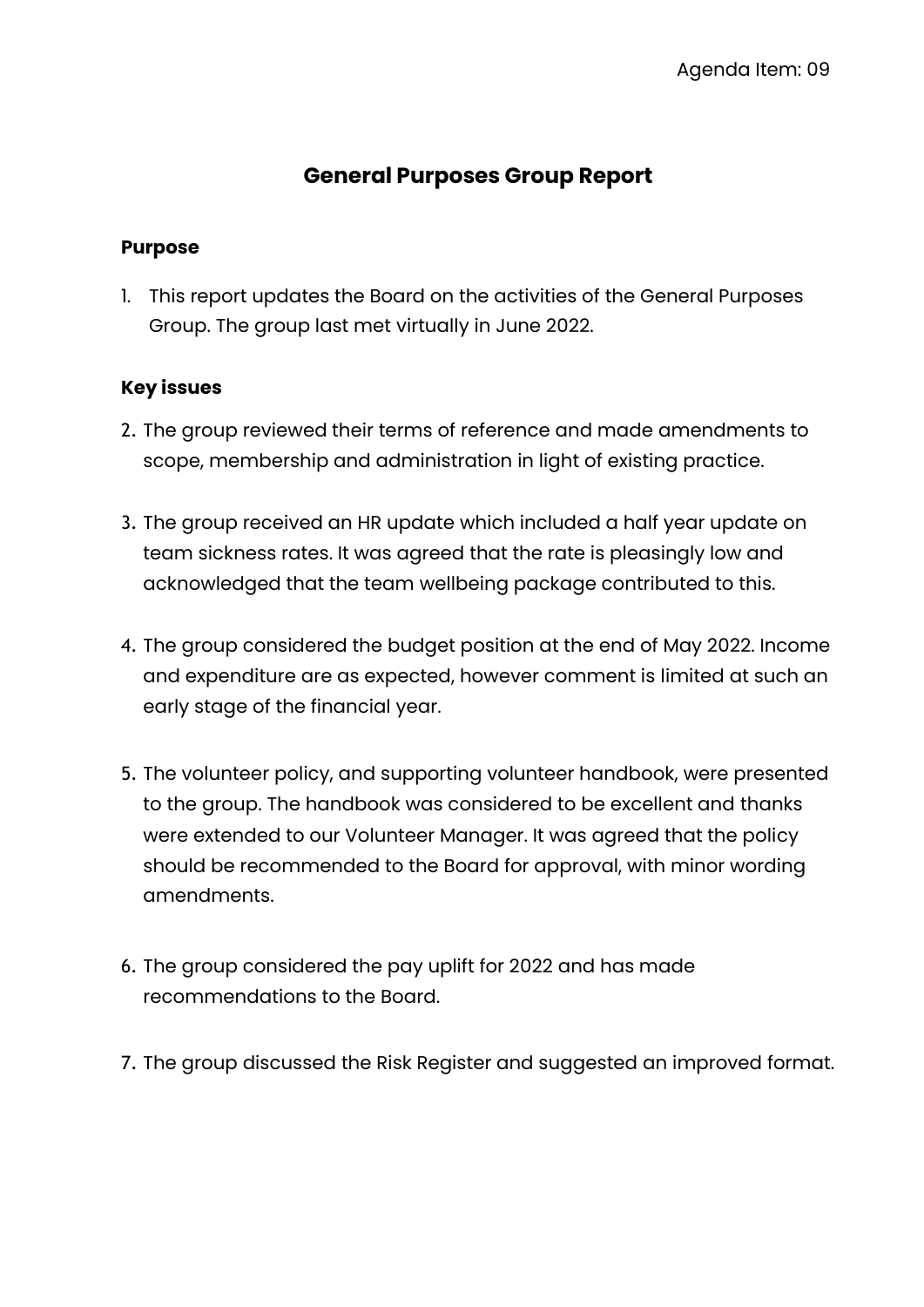# **Action required by the Board**

- 5. The Board is asked to:
	- Approve the volunteering policy.

### **Authors**

Saqib Rehman, Director

Sandie Smith, CEO

29 June 2022